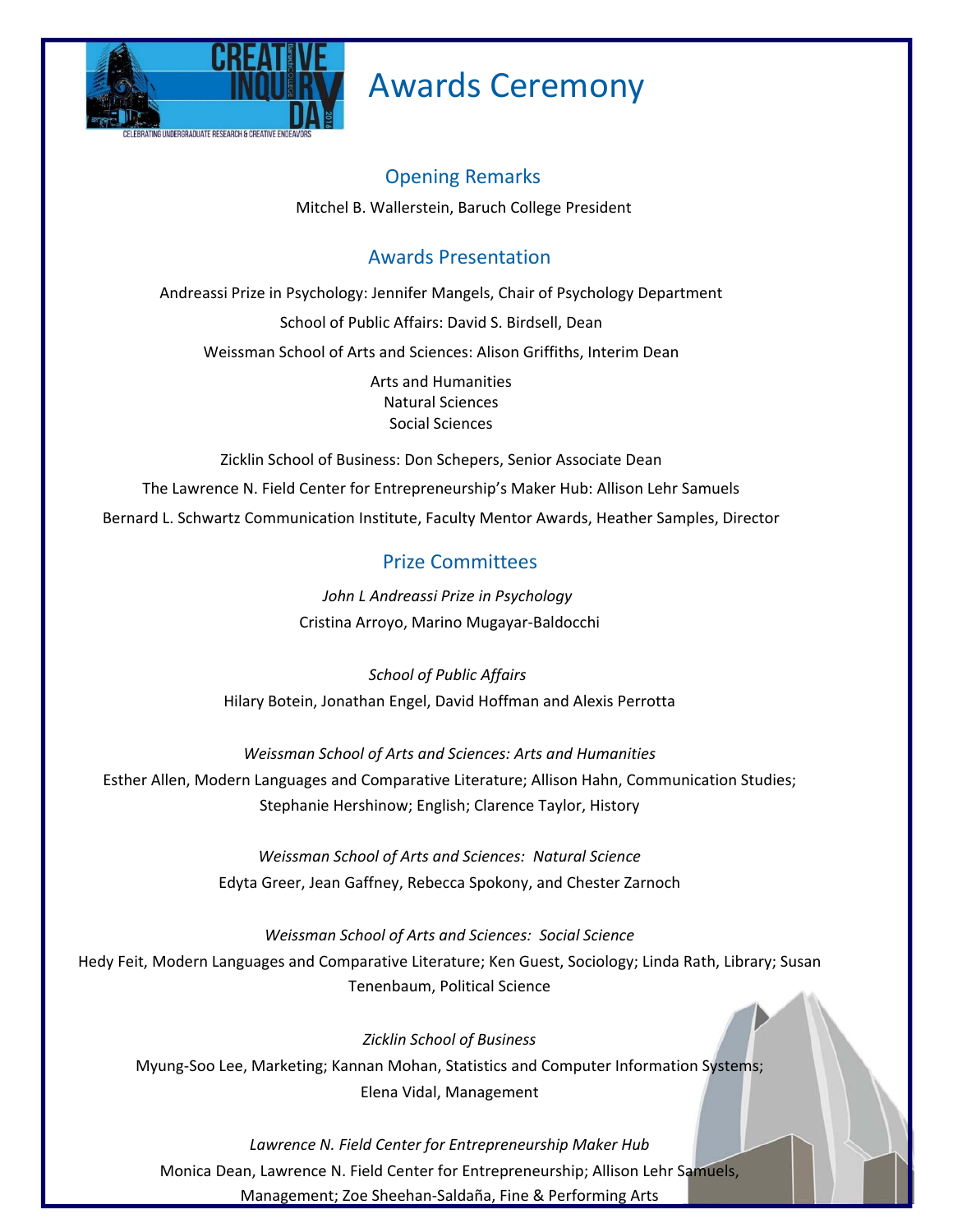## John L Andreassi Prize in Psychology

| Author<br>Jason Bedney                                                                                                                                                                                                                                     | <b>Project Title</b><br>Procedural Injustice and Aggression                                                                                        | <b>Faculty Mentor</b><br>Steven Young |
|------------------------------------------------------------------------------------------------------------------------------------------------------------------------------------------------------------------------------------------------------------|----------------------------------------------------------------------------------------------------------------------------------------------------|---------------------------------------|
| Austin Fischer                                                                                                                                                                                                                                             | Hemispheric Asymmetry of Facial Perception                                                                                                         | Steven Young                          |
| Stephanie King, Sarah<br>Borodach, Samantha Cortes,<br>Matthew Liu, Carolina Montes,<br>Ryan Mullen, Tiffany Narain,<br>Karima Ober, Abigail Oot,<br>Marielys Ramirez, Margia<br>Shiriti, Jessica Shorman,<br>Michele Tan, Brianna Vernoia,<br>Kate Zabala | Knowledge and Appraisal Personality Architecture across the<br>Lifespan                                                                            | Daniele Artistico                     |
| <b>Stephanie King</b>                                                                                                                                                                                                                                      | Play in adulthood                                                                                                                                  | Steven Young                          |
| Augusto Matta Laithon                                                                                                                                                                                                                                      | Effects of Job Satisfaction and Employee Engagement on<br>Organizational Citizenship Behaviors                                                     | Eatough Erin                          |
| Tiffany Narain, Stephanie King,<br>Carolina Montes, Abigail Oot,<br>Stephanie Rene, Margia Shiriti,<br>Brianna Vernoia                                                                                                                                     | Understanding Implicit Blocks to Exercising                                                                                                        | Daniele Artistico                     |
| Weiwen Nie                                                                                                                                                                                                                                                 | Positive Psychology In the Workplace: an Integrative Model of<br>Psychological Empowerment, PsyCap and Explanatory Style                           | Erin Eatough                          |
| Yuliya Ochakovskaya, Kyle<br>Henson                                                                                                                                                                                                                        | Are your goals my goals?: How personal achievement goals<br>influence adoption of instructed goals in the context of a difficult<br>academic task. | Jennifer Mangels                      |
| Rachel Parroco, Gina Marie<br>Mathew, Dr. Mindy Engle-<br>Friedman, PhD, and Rose Deng                                                                                                                                                                     | Life Seems Harder When You Haven't Slept Well                                                                                                      | Mindy Engle-Friedman                  |
| Calvin Rong                                                                                                                                                                                                                                                | Perceived Current and Future Environmental Concern Levels<br>Differ Within Liberal and Conservative Groups                                         | Mindy Engle-Friedman                  |
| Margia Shiriti, Matthiew Liu,<br>Carolina Montes, Stephanie<br>King, Tiffany Narain, Brianna<br>Vernoai, Abigail Oot, Samantha<br>Cortes, Kate Zabala, Karima<br>Ober, Ryan Mullen, Jessica<br>Shorman, Michele Tan, Sarah<br>Borodach, Marielys Ramirez   | Assessing Perceived Self-Efficacy with Two Different Scales: The<br>relevance of the interval scale for knowledge and appraisal<br>profiles        | Daniele Artistico                     |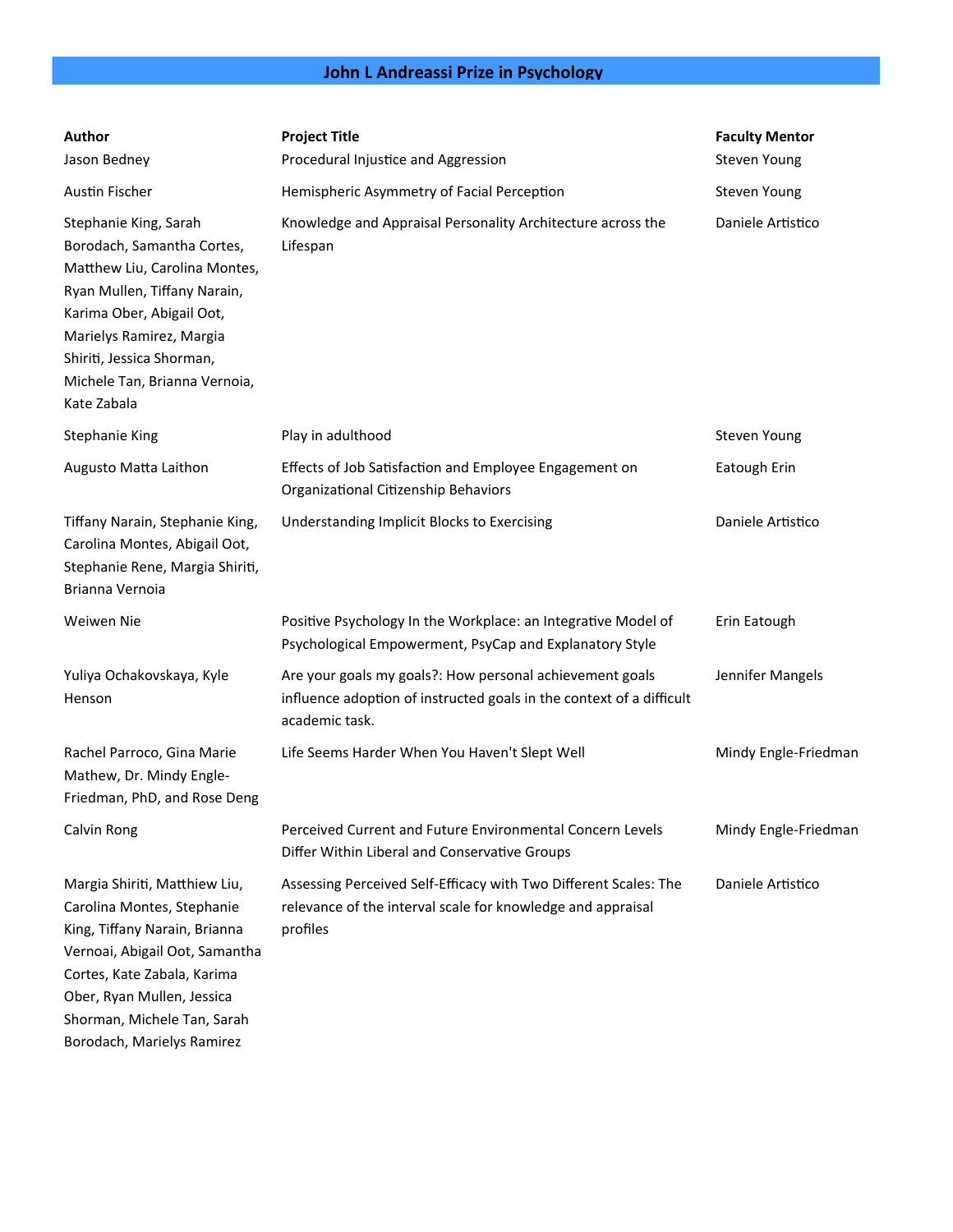## John L Andreassi Prize in Psychology (continued)

| Author                                                                                                                                     | <b>Project Title</b>                                                                 | <b>Faculty Mentor</b> |
|--------------------------------------------------------------------------------------------------------------------------------------------|--------------------------------------------------------------------------------------|-----------------------|
| Brianna Vernoia, Stephanie<br>King, Carolina Montes, Margia<br>Shirit, Tiffany Narrain,<br>Stephanie Rene, Samantha<br>Cortes, Abigail Oot | Understanding the Differences Between Sedentary and Physically<br>Active Individuals | Daniele Artistico     |
| Ganna Velychko, Sara Mazo,<br>Wei Nie                                                                                                      | <b>Training for Success</b>                                                          | Charles Scherbaum     |
| Colette Watson                                                                                                                             | The MINT in action: The role of memory in military relevant<br>scenarios             | Jennifer Mangels      |

| <b>School of Public Affairs</b>                                                        |                                                                     |                           |  |
|----------------------------------------------------------------------------------------|---------------------------------------------------------------------|---------------------------|--|
| Author                                                                                 | <b>Project Title</b>                                                | <b>Faculty Mentor</b>     |  |
| Diana Arias                                                                            | Light Pollution in NYC                                              | Chester Zarnoch           |  |
| Hauwa Abubakar, Alexandria<br>Tava, Sha Ni Wang                                        | Her Justice: Beyond Legal Aid                                       | <b>Richard Hochhauser</b> |  |
| Jacqueline Aquino, Alina<br>Krugovykh, Baljit Singh, Rob<br>Weissman                   | Debt Smart                                                          | <b>Richard Hochhauser</b> |  |
| Hassaan Chaudhary, Jason Chui,<br>Orion Karagiannis                                    | How Industrial Hemp can Revitalize New York's Agriculture<br>Sector | Els de Graauw             |  |
| Sebastian Franco, Denny Jacob,<br>Angelika Morris, Jorge Guerrero,<br>Sebastian Franco | Hunger Free America                                                 | <b>Richard Hochhauser</b> |  |
| Michael Gapanovich, Peter<br>Lewicki, Sherlana Rooplal                                 | A business Plan for Stac Media, Inc.                                | <b>Richard Hochhauser</b> |  |
| Hasin Ishraque, Michelle Wagner,<br>Nickolas Anzalone, John Capano                     | <b>Student Economic Services</b>                                    | <b>Richard Hochhauser</b> |  |

| <b>Weissman School of Arts and Sciences: Arts &amp; Humanities</b> |                                                |                           |  |
|--------------------------------------------------------------------|------------------------------------------------|---------------------------|--|
| Author                                                             | <b>Project Title</b>                           | <b>Faculty Mentor</b>     |  |
| Luke Jones, Emily Metzinger,<br>Andrea Rojas, Eyerusalem Zewdie    | Hunger Free America Operational Expansion Plan | <b>Richard Hochhauser</b> |  |
| Michele Peregrin, Devany Brown,<br>Andrea Dunn                     | The Great Towns Project                        | Richard Hochhauser        |  |
| Sherlana Rooplal                                                   | A business Plan for Stac Media, Inc.           | <b>Richard Hochhauser</b> |  |
| Diego Alvarado                                                     | <b>Translating Eduardo Halfon</b>              | <b>Esther Allen</b>       |  |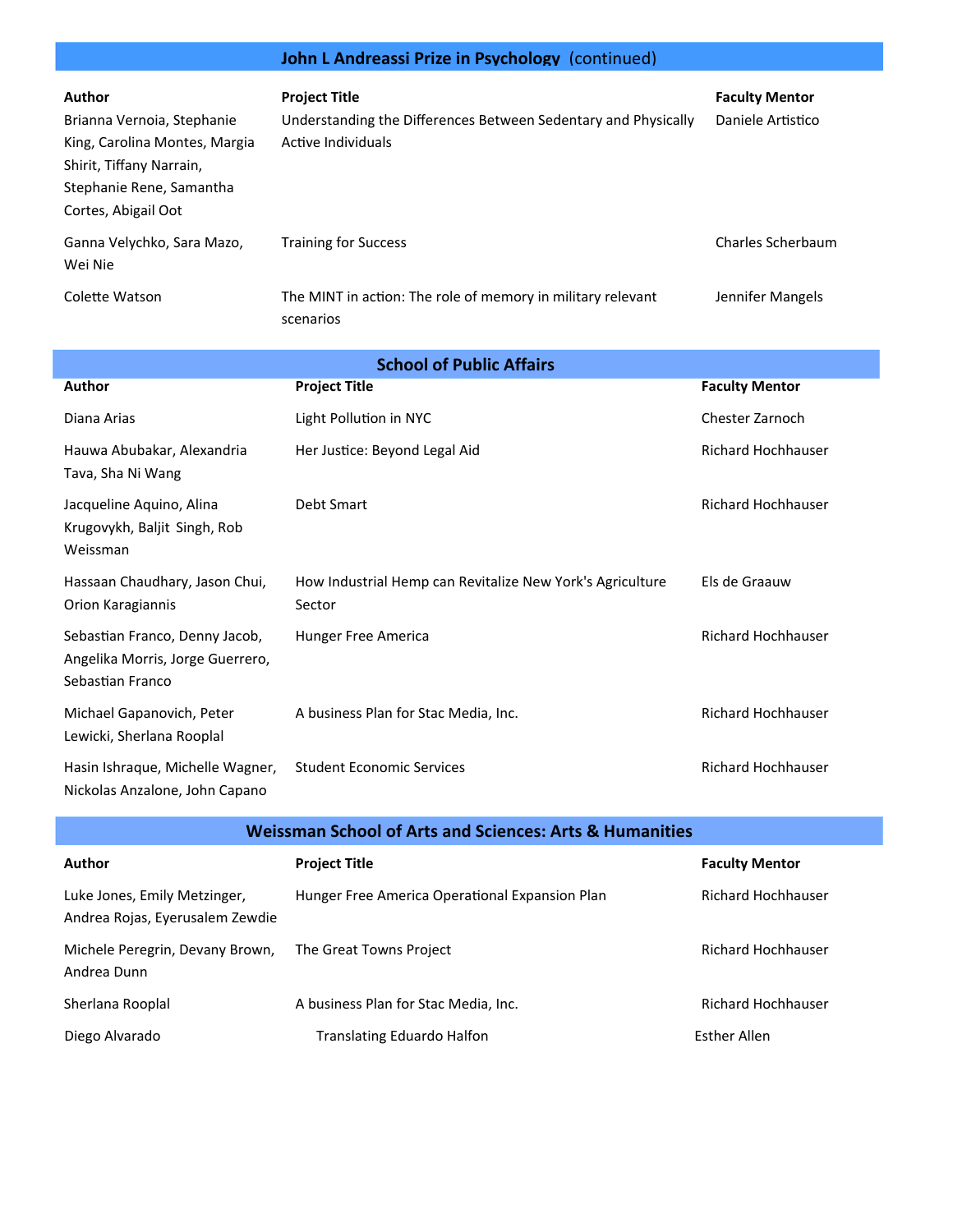#### **Weissman School of Arts and Sciences: Arts & Humanities** (continued)

| Author                 | <b>Project Title</b>                                                                      | <b>Faculty Mentor</b>  |
|------------------------|-------------------------------------------------------------------------------------------|------------------------|
| Rebecca Galpern        | H. Leivick and the Ethics of Holocaust Literature                                         | Debra Caplan           |
| Sukruti Gandham        | Female Infanticide in India                                                               | <b>Hedwig Feit</b>     |
| Michael Gapanovich     | <b>TBD</b>                                                                                | <b>Brian Murphy</b>    |
| Sania Iqbal            | "There's No Honor in Killing"                                                             |                        |
| Danielle James         | <b>Breach</b>                                                                             | <b>Ely Shipley</b>     |
| Monika Jankowski       | Popular Culture in 1970s and 1980s Poland                                                 | <b>Thomas Heinrich</b> |
| Yasmin Majeed          | The Reluctant Other: Self-Representation in the<br>Literature of the South Asian Diaspora | Don Mengay             |
| <b>Govind Nair</b>     | History 3415 Project                                                                      | <b>Brian Murphy</b>    |
| Ariel Pabon            | <b>Translating Eduardo Halfon</b>                                                         | <b>Esther Allen</b>    |
| Clarissa Polanco       | <b>Translating Eduardo Halfon</b>                                                         | <b>Esther Allen</b>    |
| Preke Radoina          | Dreams Matter Film                                                                        | Arthur Lewin           |
| Mel-Lisa Saunders      | Interpreting the Movement                                                                 | Debra Caplan           |
| <b>Sheryl Williams</b> | Smile                                                                                     | Suzanne Dell'Orto      |

**Weissman School of Arts and Sciences: Natural Sciences**

| <b>Author</b>                                                                                   | <b>Project Title</b>                                                                                      | <b>Faculty Mentor</b> |
|-------------------------------------------------------------------------------------------------|-----------------------------------------------------------------------------------------------------------|-----------------------|
| Rosa Ali                                                                                        | Endorine distrubtor                                                                                       | Chester Zarnoch       |
| Ma Su Su Aung, Stephen Madamba,<br>Adriana Stosic                                               | Elimination of the pro-apoptotic protein Bak affects free-<br>radical production in mitochondria          | Pablo Peixoto         |
| Leyla Cavdar, Ani Coaderaj, Keith<br>Ramig                                                      | The Effects of Nitrogen Atom Substituents on the Ring<br>Flip and Nitrogen-atom Inversion of Benzazepines | Keith Ramig           |
| Manelive Corzo, Lady Cardenas,<br>Nikkei Lynch, Khrystyna Melnyk,<br>Marium Sarder, Emily Yeung | The Effects of Juvenile Hormone Sensitivity on<br>Pupariation in Drosophila melanogaster                  | Rebecca Spokony       |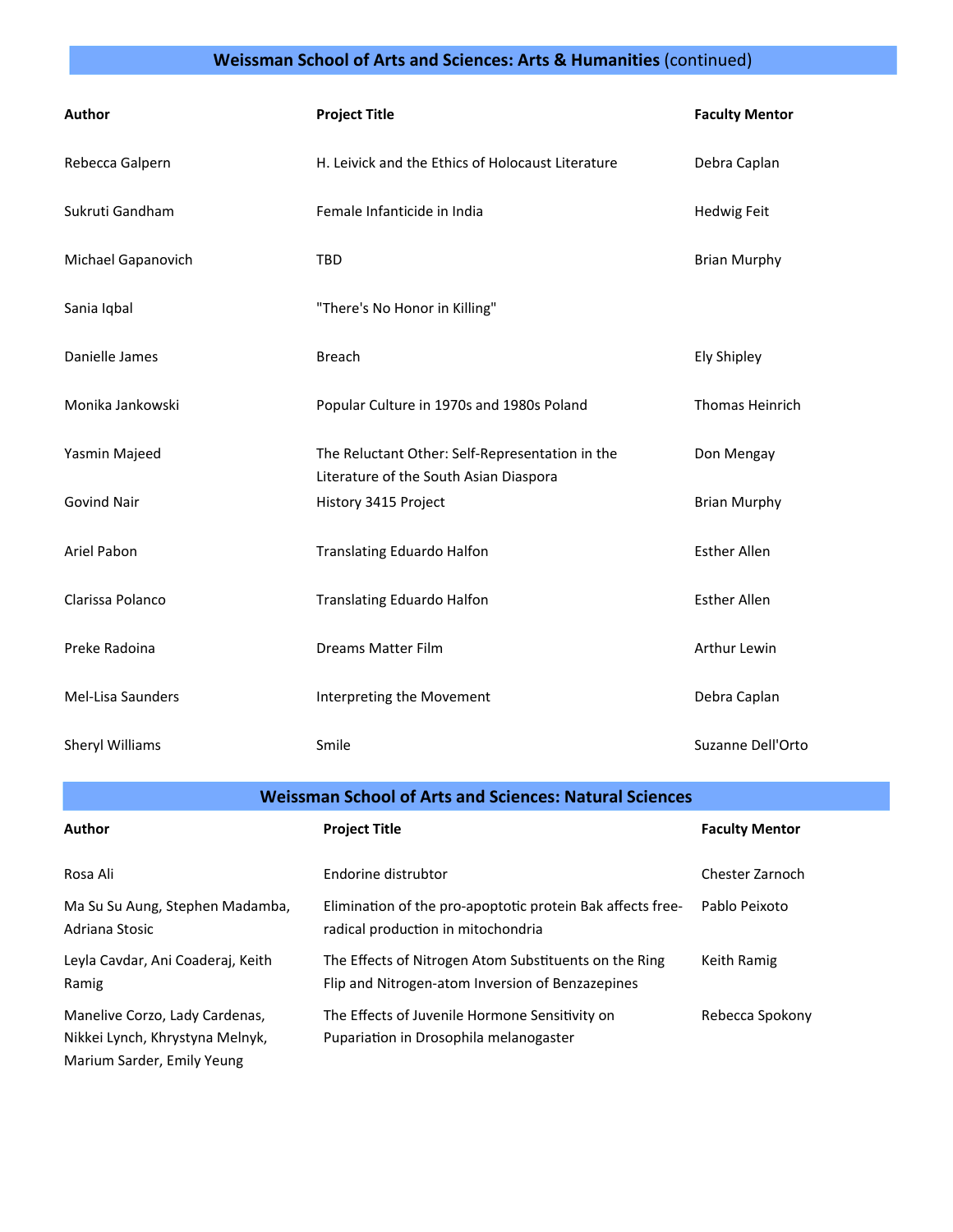## **Weissman School of Arts and Sciences: Natural Sciences** (continued)

| <b>Author</b><br>Diana Fedorkova                                  | <b>Project Title</b><br>A Study of New York Clty Waste Managment Problem                                                                    | <b>Faculty Mentor</b><br>Chester Zarnoch |
|-------------------------------------------------------------------|---------------------------------------------------------------------------------------------------------------------------------------------|------------------------------------------|
| <b>Bethany Freynk</b>                                             | Abundance and size distribution of ribbed mussel,<br>Geukensia demissa, at a restored and natural marsh in<br>Jamaica Bay, NY               | Chester Zarnoch                          |
| Bella Guinea, Manelive Corzo                                      | Influence of Temperature and Peripheral Resistance on<br><b>Heart Function</b>                                                              | Pablo Peixoto                            |
| Devin Hahn                                                        | Food waste and its environmental and economic impacts                                                                                       | Chester Zarnoch                          |
| Ruth Hartke, Kevin Damri, Oygul<br>Mirzalieva                     | Role of Mgr2 on the Fuction of the Protein Import<br>Complex in Tim23                                                                       | Pablo Peixoto                            |
| Jason Holguin                                                     | New York City's Air Quality Challenges                                                                                                      | Chester Zarnoch                          |
| Jihae Jeon, Nahid Bakhtari                                        | Heavy Metal Chelators: A Way to Prevent Toxic Heavy<br>Metal Poisoning in the Environment                                                   | Chandrika Kulatilleke                    |
| Kitae Kwon, Elena Votto, Anastasiya<br><b>Badziai</b>             | Theoretical Investigation of Metalla-Diels-Alder:<br>Introducing Transition Metal Fragments to 1,3-Butadiene<br>to Trigger Chemoselectivity | <b>Edyta Greer</b>                       |
| Nikkei Lynch, Faith Crawford                                      | <b>Reintroduction Biology</b>                                                                                                               | Stephen Gosnell                          |
| Ariel Neman, Cherisse Fraser, Carolina<br>Ferrera                 | tRNA Evolution and Remolding in Marine Snails                                                                                               | Camila Granados-Cifuentes                |
| Steven Nguyen                                                     | Exploring the Evolutionary Position of the Mysterious<br>Chama                                                                              | Camila Granados-Cifuentes                |
| Adona Pjetergjoka, Rosen Jeong,<br>Joshua Igin, Ralph Schneider   | Effect of Methoprene on Drosophila Melanogaster<br><b>Eclosion Rates</b>                                                                    | Rebecca Spokony                          |
| Veranika Razhkova                                                 | Endocrine disruptor chemicals and water treatment<br>methods                                                                                | Chester Zarnoch                          |
| Marium Sarder                                                     | The Juvenile Hormone Sensitivity of an Enhancer Region<br>on the Foraging Gene                                                              | Rebecca Spokony                          |
| Brian Tang, Yeuk San Shen, Ahmed<br>Elkeshawi, Faith Crawford     | Methoprene's Affect on D. Melanogaster Gender Ratio                                                                                         | Rebecca Spokony                          |
| Daniel Simkin                                                     | What doesn't kill it makes it stronger: effect of protein<br>import on mitochondrial metabolism                                             | Pablo Piexoto                            |
| Joshua Solomowitz                                                 | A Socioeconomic Evaluation of Major Renewable Energy<br>Sources in the United States                                                        | Chester Zarnoch                          |
| Olivia Steczko, Sandra Chan, Doreen<br>Kane, Michelle Borukhov    | Globule Development in Methoprene-Treated<br>Drosophila Genotypes                                                                           | Rebecca Spokony                          |
| Adriana Stosic                                                    | Elimination of the pro-apoptotic protein Bak affects free-<br>radical production in mitochondria                                            | Pablo Peixoto                            |
| Cherisse Fraser, Ramsha Suhail,<br>Alessandra Velez, Ani Coaderaj | The Effects of Methoprene on Male Drosophilia Genital<br>Rotation                                                                           | Rebecca Spokony                          |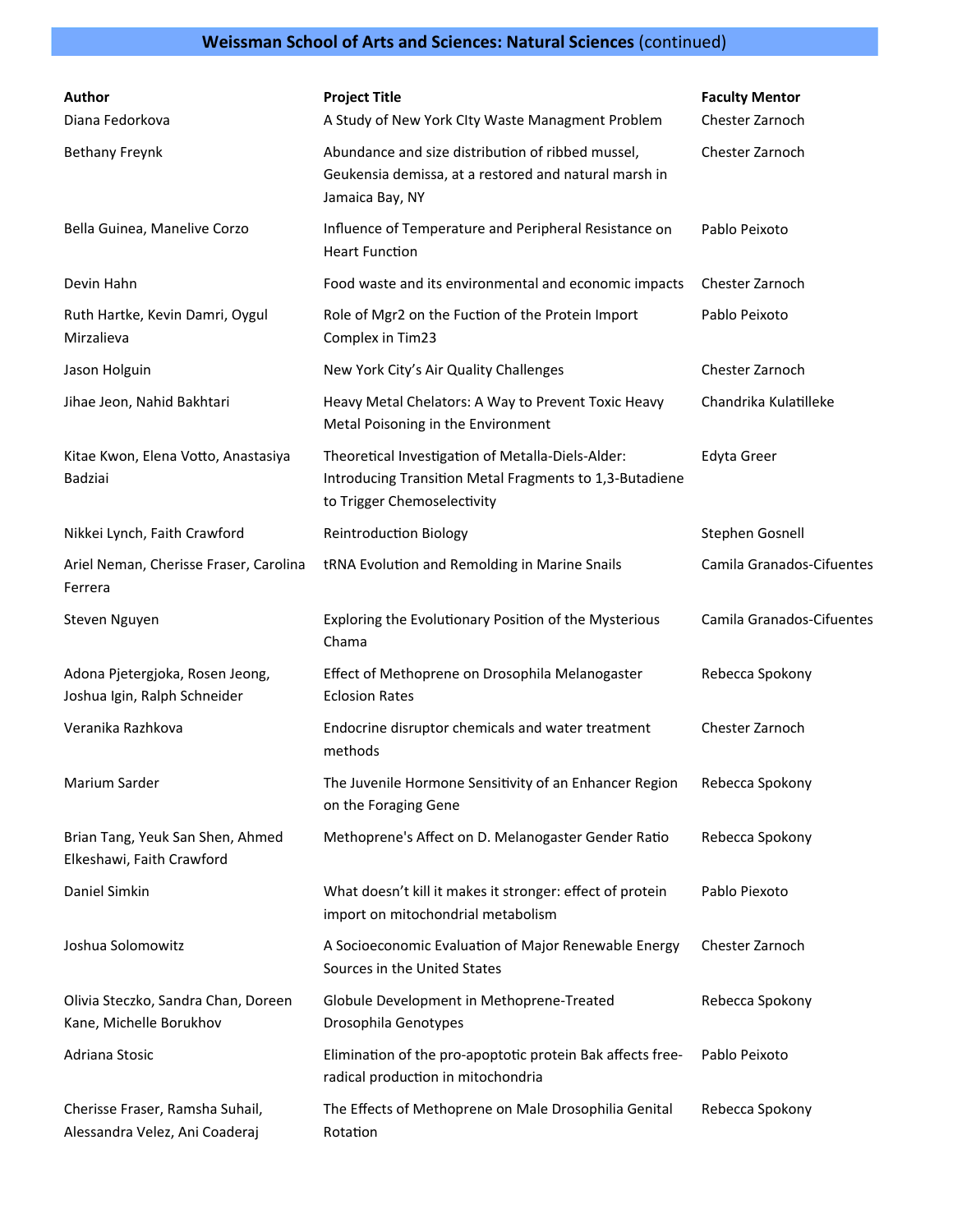#### Weissman School of Arts and Sciences: Natural Sciences (continued)

| Author      | <b>Project Title</b>                                                                   | <b>Faculty Mentor</b> |
|-------------|----------------------------------------------------------------------------------------|-----------------------|
| Elena Votto | Theoretical Investigation of Metalla-Diels-Alder:                                      | Edyta Greer           |
|             | Introducing Transition Metal Fragments to 1,3-Butadiene<br>to Trigger Chemoselectivity |                       |
| Emily Yeung | Does hormone sensitivity correlate with developmental<br>timing or fecundity?          | Rebecca Spokony       |

#### **Weissman School of Arts and Sciences: Social Sciences**

| Author<br>Talia Alper, Ming Gong, Maria<br>Wu Cen, Julia Zeng                                                                                                                                                                                                     | <b>Project Title</b><br><b>Rebuilding Fort Greene</b>                                                                                               | <b>Faculty Mentor</b><br>Regina Bernard |
|-------------------------------------------------------------------------------------------------------------------------------------------------------------------------------------------------------------------------------------------------------------------|-----------------------------------------------------------------------------------------------------------------------------------------------------|-----------------------------------------|
| Jimmy Assis, Anthony Chen,<br>Dami Chen, Seung Won Chung,<br>Olivia Dellston, Vitaliy<br>Dmukhovskyy, Nahiyan Kabir,<br>Cassandra Lagana, Lucy Lin,<br>Lillian Mangialino, Sophia<br>Tsilerides, Lynlia Tso, JiaHui<br>Yan, QiaoMin Yang, Joyce Yu,<br>Sabrina Yu | IDC 3001H/Oral History Project: Becoming American                                                                                                   | <b>Nancy Aries</b>                      |
| Hassaan Chaudhary                                                                                                                                                                                                                                                 | Examining the profound effects of colonial legacy and globalization<br>in the development of political and economic systems of<br>contemporary Asia | Allison Hahn                            |
| Tako Chkadua                                                                                                                                                                                                                                                      | Military Spending and the Economy                                                                                                                   | Till Weber                              |
| Dana Frenkel                                                                                                                                                                                                                                                      | <b>Decoding College Campus Dynamics</b>                                                                                                             | <b>Richard Wilkins</b>                  |
| <b>Teamare Gaston</b>                                                                                                                                                                                                                                             | Affirmative Action: Equal Rights Throughout Time                                                                                                    | Lourdes Gil                             |
| Jessica Kraker                                                                                                                                                                                                                                                    | <b>Mental Health in New York</b>                                                                                                                    | Corey Mead                              |
| Ruth Laryea-Walker                                                                                                                                                                                                                                                | Child Marriage: An Abuse of Children's Rights                                                                                                       | Stephanie Golob                         |
| Qasim Lezama                                                                                                                                                                                                                                                      | Social Justice: Inequality of Income for women                                                                                                      | <b>Tiffany Lewis</b>                    |
| Alanna McAuliffe                                                                                                                                                                                                                                                  | Disability V. Diversity: Emerging Perspectives on Neurodiversity                                                                                    | David Gruber                            |
| Vilna Treitler                                                                                                                                                                                                                                                    | Affirmative Action: Equal Rights Throughout Time                                                                                                    | Lourdes Gil                             |
| Greimy Ynfante, Maria Mares                                                                                                                                                                                                                                       | Exploring the Effects of Immigration on the College Experience                                                                                      | Els de Graauw                           |

#### **Zicklin School of Business**

| <b>Faculty Mentor</b> |
|-----------------------|
| Allison Lehr Samuels  |

Daniel Alaiev, Dahlia Moussa, Geraldine Sciolto

**Author** 

Redesigning the BBA

**Project Title**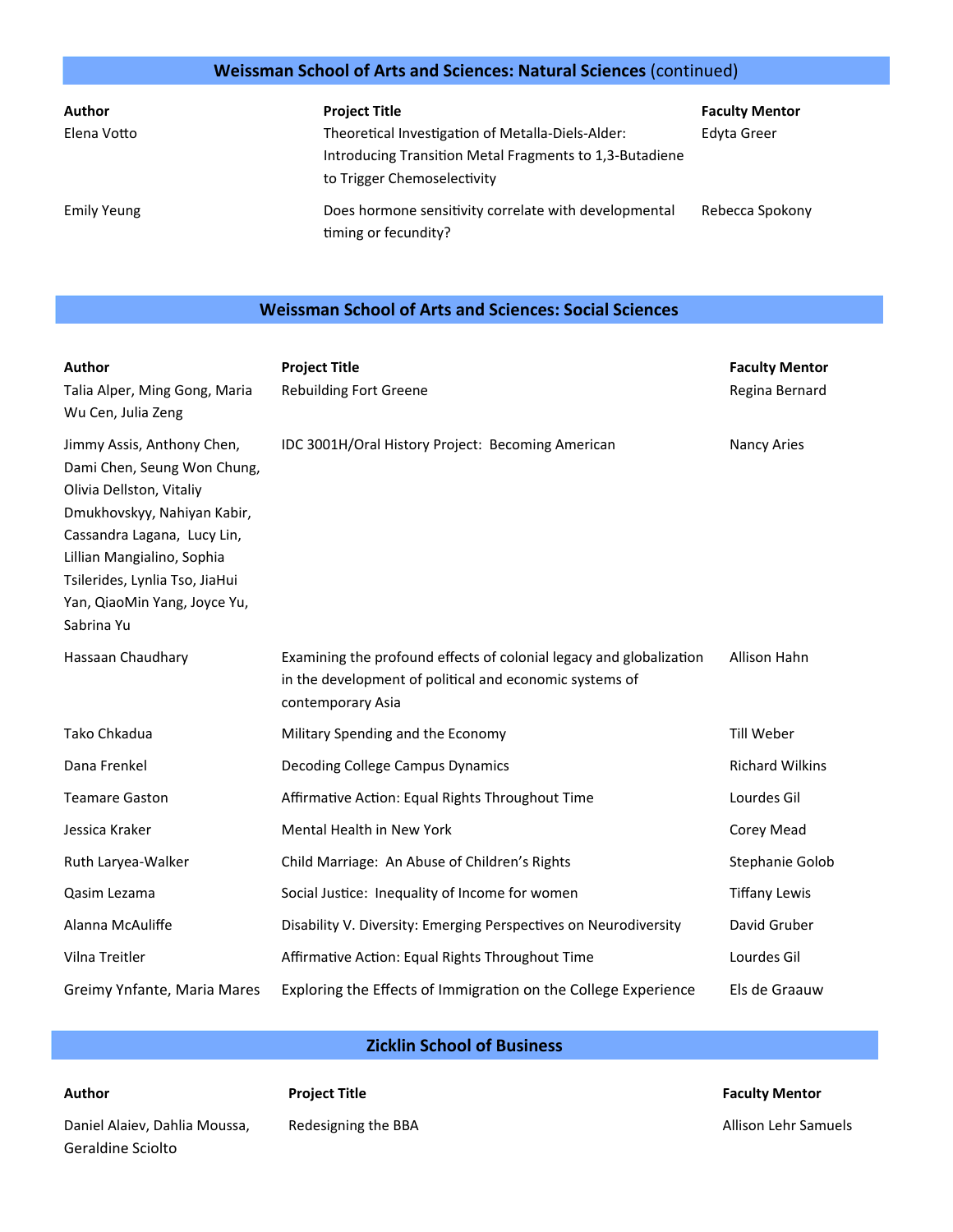## **Zicklin School of Business** (continued)

| Author                                               | <b>Project Title</b>                            | <b>Faculty Mentor</b>       |
|------------------------------------------------------|-------------------------------------------------|-----------------------------|
| Genrietta Avrutskaya, Michal<br>Jaszewski, Kisuk Nam | Fast Fashion: The Unsustainable Business Model? | Nadeem Firoz                |
| Ly Bach                                              | <b>IWardrobe</b>                                | <b>Allison Lehr Samuels</b> |
| Shafiuddin Beg                                       | Tune & Bite Restaurant                          | Allison Lehr Samuels        |
| Carlyn Fleming                                       | portfolio for fashion design                    | <b>Allison Lehr Samuels</b> |
| Klaus Gjoka                                          | Tap to Clean                                    | <b>Allison Lehr Samuels</b> |
| Walter Iwachiw                                       | robotall                                        | <b>Krebs</b>                |
| Catherine Alexa Jean                                 | <b>Morning Moringa</b>                          | <b>Allison Lehr Samuels</b> |
| Justin Kallickal, Chandni Parekh,<br>Adit Shah       | Lifeline                                        | <b>Allison Lehr Samuels</b> |
| Dow Kim, Rudra Persaud                               | Financial Literacy for Millennials              | <b>Allison Lehr Samuels</b> |
| Rex Lai                                              | RiEstate                                        | <b>Allison Lehr Samuels</b> |
| Tuyaara Lvova                                        | Venture Project: Retail Store                   | <b>Allison Lehr Samuels</b> |
| Gabriella Mannino                                    | Swim Academy, LLC                               | <b>Allison Lehr Samuels</b> |
| Scott Ngan                                           | Polar                                           | <b>Allison Lehr Samuels</b> |
| Christopher Orellana, Arshi<br>Newaz, Dominick Rao   | Air BnB                                         | Nadeem Firoz                |
| Jennifer Ramkissoon                                  | <b>Heartbreak Club</b>                          | <b>Allison Lehr Samuels</b> |
| Jason Samstein, Julian Niemetz                       | <b>French Restaurant</b>                        |                             |
| Anastasia Sorokina, Loubna<br>Najib                  | American Apparel                                | Nadeem Firoz                |
| Xiangxiang Vuong                                     | VoGo Data LLC                                   | <b>Allison Lehr Samuels</b> |
| <b>Brian Watts</b>                                   | <b>Healthy Fast Food</b>                        | <b>Allison Lehr Samuels</b> |
| Raymond Wong                                         | Traders @ MIT                                   | Dan Stefanica               |

## **The Lawrence N. Field Center for Entrepreneurship's Maker Hub: Design & Make**

| Sanna Chen                   | The Truth Is This                  | Suzanne Dell'Orto    |
|------------------------------|------------------------------------|----------------------|
| Xin Lin                      | Auto-watering Pot                  | Allison Lehr Samuels |
| Kerianne O'Dwyer             | 3D Printing for Custom Music Boxes | Allison Lehr Samuels |
| Alba Rajanibala              | Everything about Nothing           | Chun-Wo Pat          |
| Michelle Sheu, Iris Kim,     | Cardboard Worlds                   | Katherine Behar      |
| Mohamed Hassan, Alexandra    |                                    |                      |
| Perez, Ivan Calderon, Alyssa |                                    |                      |

D;Angelo